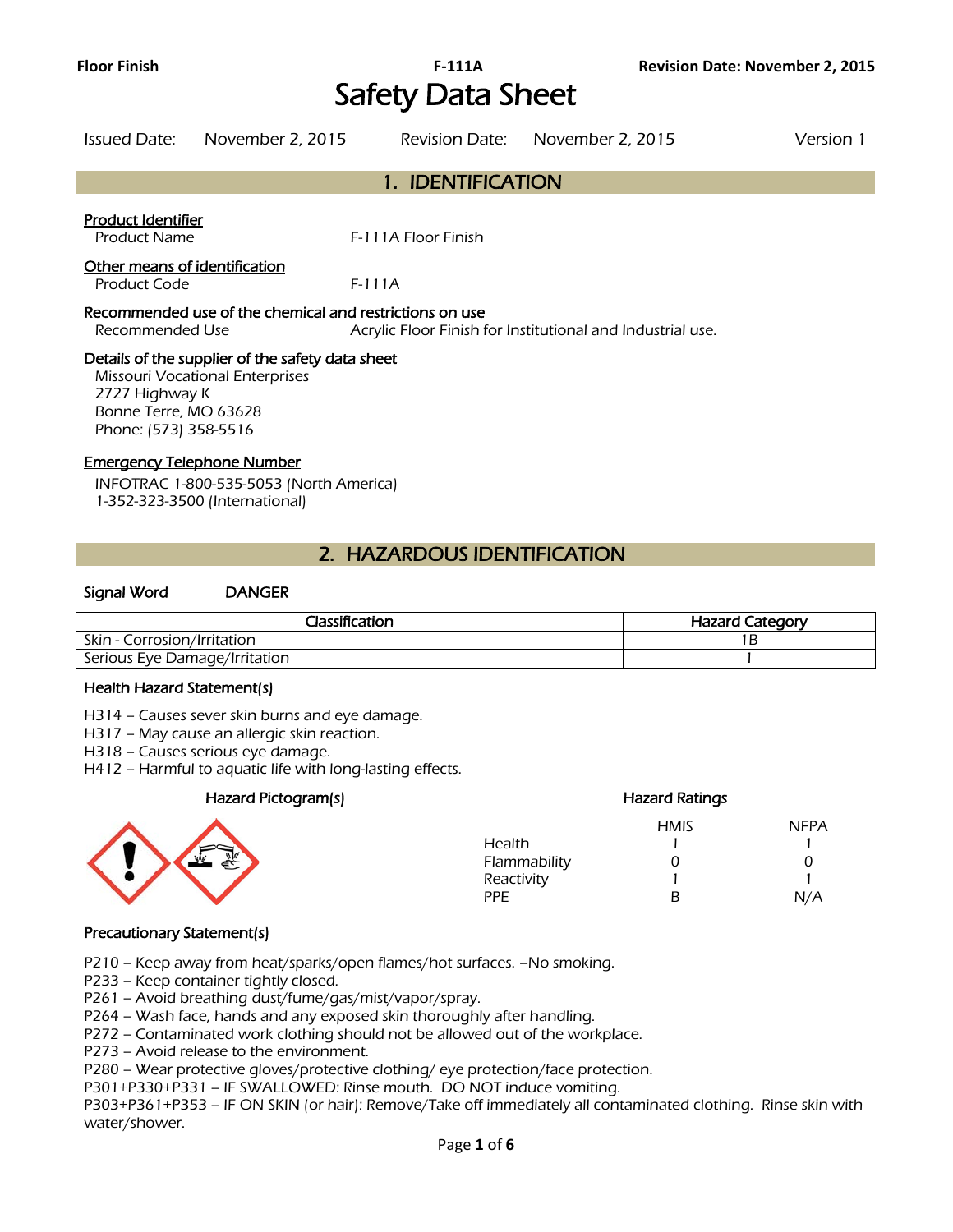P363 – Wash contaminated clothing before reuse.

P304+P340 – IF INHALED: Remove victim to fresh air and keep at rest in a position comfortable for breathing. P312 – Call a POISON CENTER or doctor/physician if you feel unwell.

P305+P351+P338 – IF IN EYES: Rinse cautiously with water for several minutes. Remove contact lenses, if present and easy to do. Continue rinsing.

P310 – Immediately call a POISON CENTER or doctor/physician.

P403+P235 – Store in a well-ventilated place. Keep cool.

P405 – Store locked up.

P501 – Dispose of contents/container to an approved waste disposal site.

### Potential Health Effects

| <b>Skin Contact</b> | May cause skin corrosion/irritation/burns. |
|---------------------|--------------------------------------------|
| Eye Contact         | May cause eye damage.                      |
| Inhalation          | May cause respiratory irritation.          |
| Ingestion           | May be harmful if swallowed.               |

# 3. COMPOSITION/INFORMATION ON INGREDIENT

| <b>Chemical Name/Pure Substance</b> | CAS#          | Weight-% |
|-------------------------------------|---------------|----------|
| Duraplus 2                          | Proprietary   | 45-50    |
| Water                               | 7732-18-5     | 25-30    |
| Eastman DE Solvent                  | 111-90-0      | $2 - 5$  |
| E-cryl 802                          | Proprietary   | $2 - 5$  |
| Michem Emulsion 32535               | Proprietary   | $2 - 5$  |
| Michem Emulsion 43040               | Proprietary   | $2 - 5$  |
| Dipropylene Glycol                  | 25265-71-8    | $0 - 3$  |
| Tributoxyethyl Phosphate            | $78 - 51 - 3$ | $0 - 2$  |
| Eastman Texanol Ester Alcohol       | 25265-77-4    | $0 - 2$  |
|                                     |               |          |

\*\*If Chemical Name/CAS No is "proprietary" and/or Weight-% is listed as a range, the specific chemical identity and/or percentage of composition has been withheld as a trade secret.

# 4. FIRST-AID MEASURES

| General Advice                      | If you feel unwell, seek medical advice (show label where possible).                                                                                                  |
|-------------------------------------|-----------------------------------------------------------------------------------------------------------------------------------------------------------------------|
| Eye Contact                         | Rinse cautiously with water for several minutes. Remove contact lenses, if present and easy<br>to do. Continue rinsing. Get medical advice/attention.                 |
| <b>Skin Contact</b>                 | Wash off immediately with plenty of water. Take off contaminated clothing. Wash<br>contaminated clothing before reuse. If skin irritation persists, call a physician. |
| <b>Inhalation</b>                   | Remove victim to fresh air and keep at rest in a position comfortable for breathing. Call a<br>POISON CENTER or doctor/physician if you feel unwell.                  |
| Ingestion                           | Rinse mouth. Do NOT induce vomiting. Call a POISON CENTER or doctor/physician if you<br>feel unwell.                                                                  |
| Most important symptoms and offects |                                                                                                                                                                       |

#### Most important symptoms and effects

| Symptoms | Prolonged contact may cause painful stinging or burning of eyes and lids, watering of eye, |
|----------|--------------------------------------------------------------------------------------------|
|          | and irritation. Prolonged contact may even cause severe skin irritation or mild burn.      |

# 5. FIRE-FIGHTING MEASURES

### Extinguishing Media

Suitable Extinguishing Media: Dry powder, water spray, foam Unsuitable Extinguishing Media: Do not use water jet, as this will spread the fire.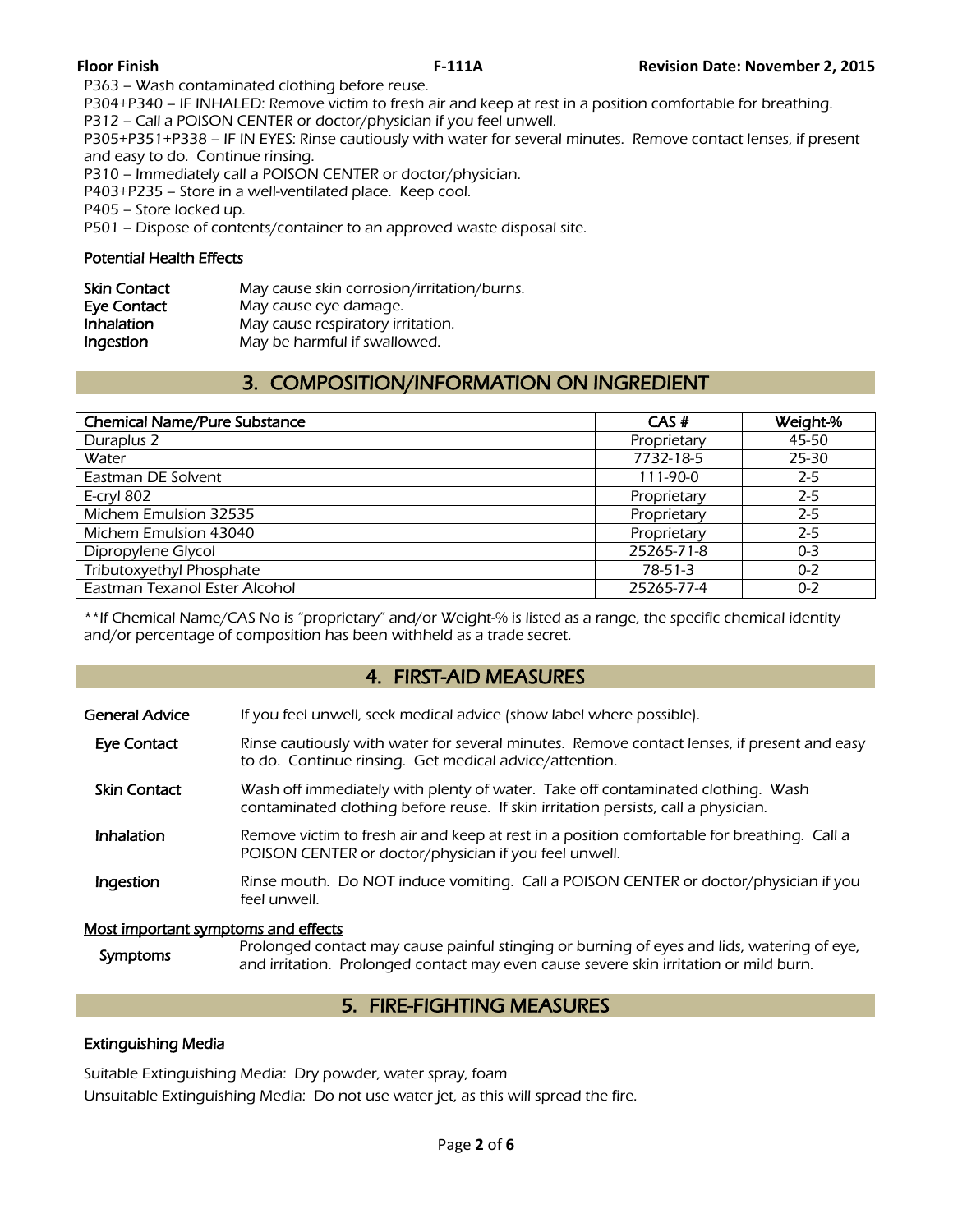#### **Floor Finish F-111A Revision Date: November 2, 2015**  Specific Hazards Arising from the Chemical

Components of this product may decompose upon heating to produce corrosive and/or toxic fumes. May form peroxides of unknown stability.

#### Protective equipment and precautions for firefighters

As in any fire, wear self-contained breathing apparatus pressure-demand, MSHA/NIOSH (approved or equivalent) and full protective gear. Move containers from fire area if you can do so without risk.

# 6. ACCIDENTAL RELEASE MEASURES

#### Personal precautions, protective equipment and emergency procedures

| Personal precautions                              | Keep unnecessary personnel away. Do not get in eyes, on skin, or on<br>clothing. Do not eat, drink, or smoke in areas where this material is used.<br>Wash thoroughly after handling. Wet material may pose a slipping hazard.<br>Ensure adequate ventilation, especially in confined areas. |
|---------------------------------------------------|----------------------------------------------------------------------------------------------------------------------------------------------------------------------------------------------------------------------------------------------------------------------------------------------|
| <b>Environmental precautions</b>                  | Do not flush into surface water or sanitary sewer system. See Section 12<br>for additional ecological information. Avoid release to the environment.                                                                                                                                         |
| Methods and material for containment and clean up |                                                                                                                                                                                                                                                                                              |
| <b>Methods for Containment</b>                    | Prevent further leakage or spillage if safe to do so.                                                                                                                                                                                                                                        |
| Methods for Clean up                              | Contain spillage, and then collect with non-combustible absorbent material<br>(sand, earth, vermiculite), and place in a container for disposal according to<br>local/national regulations.                                                                                                  |

# 7. HANDLING AND STORAGE

#### Precautions for safe handling

Handle in accordance with good industrial hygiene and safety practice. Use only in well ventilated areas. Do not breathe dust/fume/gas/mist/vapors/spray. Wash face, hands, and any exposed skin thoroughly after handling. Use personal protection recommended in Section 8.

### Conditions for safe storage, including any incompatibilities

Storage Conditions Keep containers tightly closed in a dry, cool and well-ventilated place. Store in original container. Store containers on pallets. Keep away from food, drink, and animal feed. Store locked up. Keep from freezing. **Incompatible Materials** Keep away from heat, sparks, and open flames. See section 10 of this SDS.

# 8. EXPOSURE CONTROLS/PERSONAL PROTECTION

| <b>Chemical</b>          | ----<br>GIH              | <b>OSHA PEI</b><br>-- | NIOSH IDI H              |
|--------------------------|--------------------------|-----------------------|--------------------------|
| $\overline{\phantom{0}}$ | $\overline{\phantom{0}}$ | -                     | $\overline{\phantom{a}}$ |
|                          |                          |                       |                          |

#### Appropriate engineering controls

Engineering Controls Apply technical measures to comply with the occupational exposure limits.

#### Individual protection measures, such as personal protective equipment

| Eye/Face Protection                   | Wear approved safety goggles.                                                                                                                                              |
|---------------------------------------|----------------------------------------------------------------------------------------------------------------------------------------------------------------------------|
| Skin and Body Protection              | Wear appropriate clothing to prevent repeated or prolonged skin contact.                                                                                                   |
| Respiratory Protection                | Ensure adequate ventilation, especially in confined areas.                                                                                                                 |
| <b>General Hygiene Considerations</b> | Do not eat, drink, or smoke when using this product. Wash contaminated<br>clothing before reuse. Handle in accordance with good industrial hygiene<br>and safety practice. |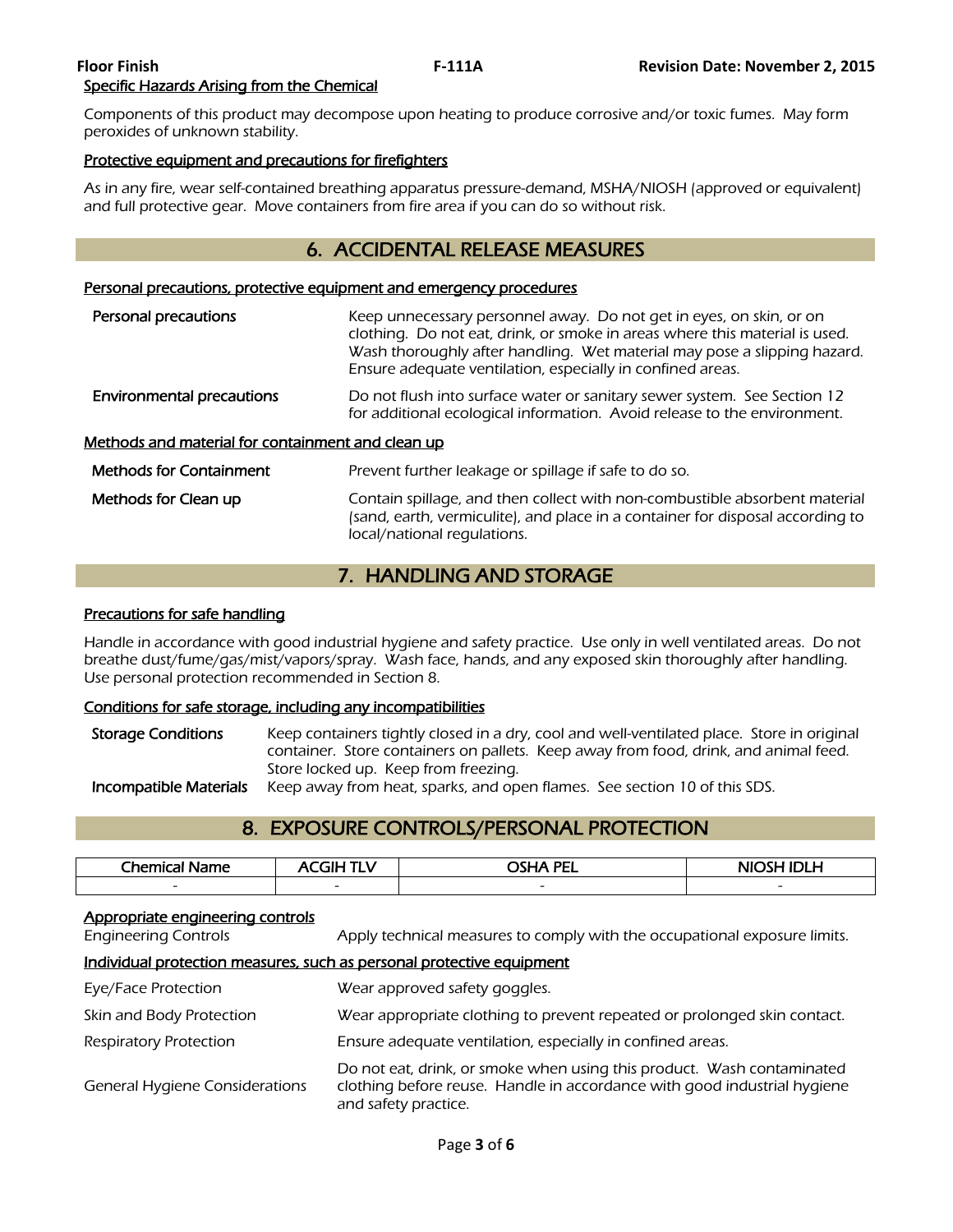# 9. PHYSICAL AND CHEMICAL PROPERTIES

#### **Appearance**

| Physical State | ∟iquid      | Odor           | Slight Ammonia |
|----------------|-------------|----------------|----------------|
| Color          | Milky White | Odor Threshold | Not Determined |
|                |             |                |                |

**pH** 8-9 Melting Point/Freezing Point Not determined Boiling Point/Boiling Range Not determined Flash Point **Flash Point** Not determined Evaporation Rate Not determined Flammability (Solid, Gas) Liquid- Not Applicable Upper Flammability Limits<br>
Lower Flammability Limits<br>
Not determined **Lower Flammability Limits** Not determined<br> **Vapor Pressure** Not determined Vapor Pressure Vapor Density **Not determined** Specific Gravity 1.03 Water Solubility<br>
Solubility in other solvents<br>
Not determined Solubility in other solvents Partition Coefficient Not determined Auto-ignition Temperature Mot determined Decomposition Temperature Mot determined Viscosity **Not determined** Explosive Properties Not determined Oxidizing Properties Not determined

Property **Example 2** and Marks Controllers and Marks Controllers and Marks And Marks And Marks And Marks And Marks And Marks And Marks And Marks And Marks And Marks And Marks And Marks And Marks And Marks And Marks And Mar

# 10. STABILITY AND REACTIVITY

| Reactivity                                        | Not reactive under normal conditions.                                |
|---------------------------------------------------|----------------------------------------------------------------------|
| <b>Chemical Stability</b>                         | Stable under recommended storage conditions.                         |
| <b>Conditions to Avoid</b>                        | Exposure to sunlight. Heat, sparks, flames.                          |
| Incompatible materials                            | Amines, oxidizing agents, reducing agents.                           |
| <b>Hazardous Decomposition</b><br><b>Products</b> | Nitrogen oxides, carbon oxides, sulfur oxides, hydrogen chloride gas |
| <b>Hazardous Polymerization</b>                   | Will not occur.                                                      |

# 11. TOXICOLOGICAL INFORMATION

#### Mixture Toxicity

Toxicological data have not been determined specifically for this product.

# 12. ECOLOGICAL INFORMATION

#### **Ectotoxicity**

Ecological studies have not been carried out on this product.

## 13. DISPOSAL CONSIDERATIONS

| Disposal Instructions | Dispose of in accordance with applicable local, regional, national, and<br>international regulations. |
|-----------------------|-------------------------------------------------------------------------------------------------------|
| Hazardous Waste Code  | Not available.                                                                                        |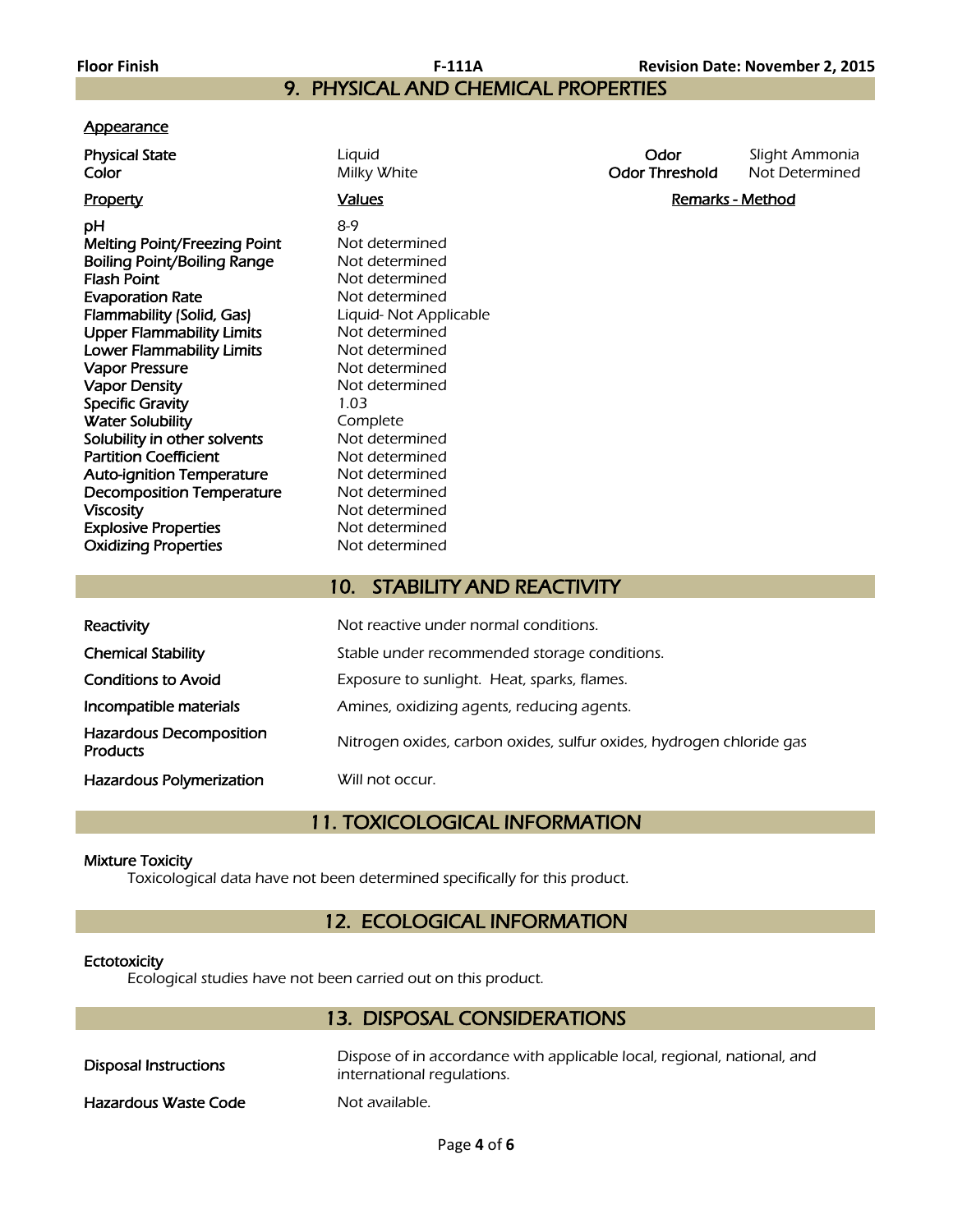| <b>Floor Finish</b><br>Waste from residues / unused<br>products | $F-111A$<br>Use or reuse if possible.<br>Dispose of as unused product. Dispose of container in accordance with                 | <b>Revision Date: November 2, 2015</b> |
|-----------------------------------------------------------------|--------------------------------------------------------------------------------------------------------------------------------|----------------------------------------|
| <b>Contaminated Packaging</b>                                   | applicable local, regional, national, and/or international regulations.                                                        |                                        |
|                                                                 | <b>14. TRANSPORT INFORMATION</b>                                                                                               |                                        |
| <b>Note</b>                                                     | Please see current shipping paper for most up to date shipping information,<br>including exemptions and special circumstances. |                                        |
| DOT I.D. Number                                                 | Not available.                                                                                                                 |                                        |
| DOT Proper Shipping Name<br><b>DOT Hazard Classes:</b>          | Not available.                                                                                                                 |                                        |
| US DOT                                                          | Not available.                                                                                                                 |                                        |
| Road (ADR)                                                      | Not available.                                                                                                                 |                                        |
| Air (ICAO/IMDG)                                                 | Not available.                                                                                                                 |                                        |
| Sea (IMO/IMDG)                                                  | Not available.                                                                                                                 |                                        |
| Packing Group                                                   | Not available.                                                                                                                 |                                        |

# 15. REGULATORY INFORMATION

#### U.S. Federal Regulations

Contents of this SDS comply with OSHA Hazard Communication Standard CFR 1910.1200.

### OSHA Hazard Communication Standard (29 CFR 1910.1200)

**DOT Label Not available.** 

( X ) Hazardous ( ) Non- Hazardous

#### SARA TITLE III

| Section 302/304<br>Section 311/312 | Extremely Hazardous Substances: None.<br>(40CFR370) Hazardous Categories: Acute.                                                            |
|------------------------------------|---------------------------------------------------------------------------------------------------------------------------------------------|
| Section 313                        | Contains the following SARA 313 Toxic Release Chemicals: Diethylene<br>Glycol Monoethyl Ether, Zinc Ammonia Carbonate Complex, and Ammonia. |
| <b>CERCLA</b>                      |                                                                                                                                             |
| <b>CERCLA Regulatory</b>           | Based on information supplied this product contains no substances<br>requlated under CERCLA.                                                |

#### State Regulations

California Prop 65

 This product may contain the following ingredient(s) known to the state of California to cause cancer, birth defects or other reproductive harm: Methanol (67-56-1).